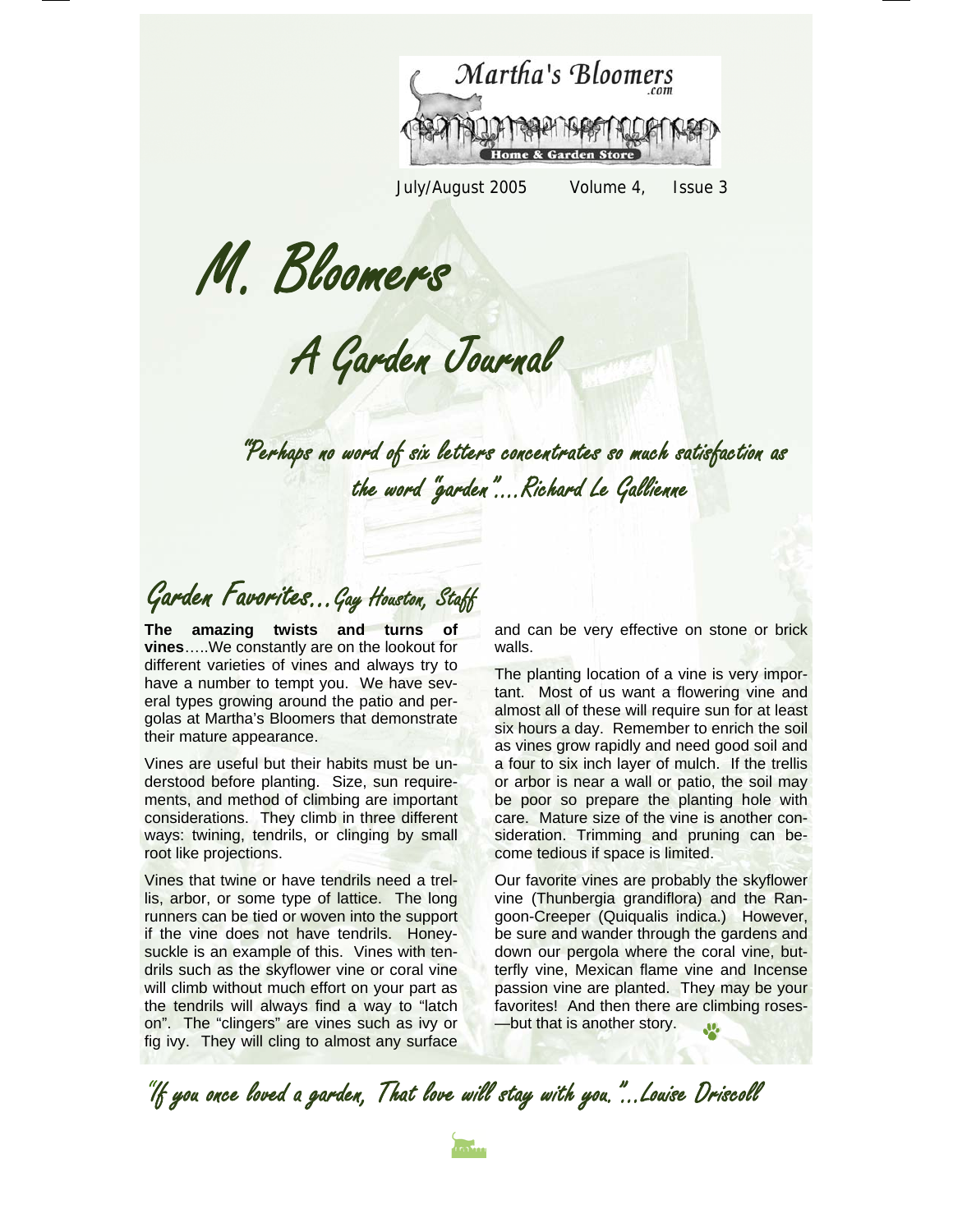## Water Garden Fun...The Series...Karen Breneman

#### **First of a Series—Getting**

**Started**...songbirds, butterflies, dragonflies, hummingbirds, stress relief — all are possible with a water garden. Now is the time to install that pond you have always wanted. Deciding the style of garden and where to place it are the most difficult parts of the process. A properly placed and installed pond requires minimal maintenance and maximum enjoyment.

The first step is to find the location of utility lines by contacting the utility companies before digging. Some areas have local ordinances pertaining to water gardens, which differ from swimming pool ordinances. Check to make sure your pond meets these requirements.

Avoid placing the garden directly under trees. Roots can damage liners and leaves and other tree debris can upset the balance in the pond. Water is an attraction that can be dangerous for pets and children. Consider using lattice structures over a pond to help prevent accidents.

Location is determined by pond type: flexible liner, container in ground or above ground. Any container can be used that is rated safe for use by animals. For in-ground ponds, surface drainage and grade should be considered. If a natural bottom pond is desired the soil type is important. Location is also determined by how the pond fits into the existing landscape. It could be a central feature or a hidden surprise around the corner! If pumps are to be used, proximity to electrical connections are a consideration.

The smaller the pond the greater temperature fluctuations and therefore the less stable the ecosystem. Minimum recommended size is 50 square feet of surface area; however, small containers do make attractive gardens, but do not provide true ecosystems. Depth is also important and should range between 18 and 24 inches. Depths greater than 3 feet are not necessary and could be a maintenance or safety hazard. Deepening a pond less than 50 square feet of surface area will lessen environmental extremes.

After determining location, size, and type, it is time to dig. Follow the manufactures directions for installation or have it commercially installed. Be sure to slope all sides of the pond to allow for overflow runoff, and to prevent runoff from entering preformed ponds.

Artificial filtration is not necessary for a healthy pond ecosystem; however, water movement that allows for waterfalls and fountains adds sound to attract wildlife and increase interest.

When the pond is installed, fill with water. In small ponds, it is recommended that you treat the water to remove chlorine and chloramines. The water will turn green, but do not change it, it will only turn green again. In a short period of time the green will go and the pond will clear. Now is the time to put in plants and fish, if desired.

If you can not wait until the next series, check out my book, "Gardening with Nature in Texas".

## What's Cooking at the Café... Pamela Hays, Staff

**What's all the noise about?** Café M. Bloomers and the adjoining Arbor Room are undergoing some changes. Soon you will be able to enter the Arbor Room Conference and Seminar Area from a new doorway rather than the hallway entrance that you are use to.

The Café is expanding and will soon sport a new enclosed waiting area. Most of the construction on this project will take place before and after our regular serving times so we will continue to be open and serve as usual. We ask that you be patient with us during this remodeling time. We know it is noisy...but we are hurrying!

Exciting things are happening here! Come and be a part of it soon.

Watch the next newsletter for our fall cooking class and fall tea party schedules.

> Café M. Bloomers **(936) 870-3277**  SQ.

"One of the most delightful things about a garden is the anticipation it provides."...W. E. Johns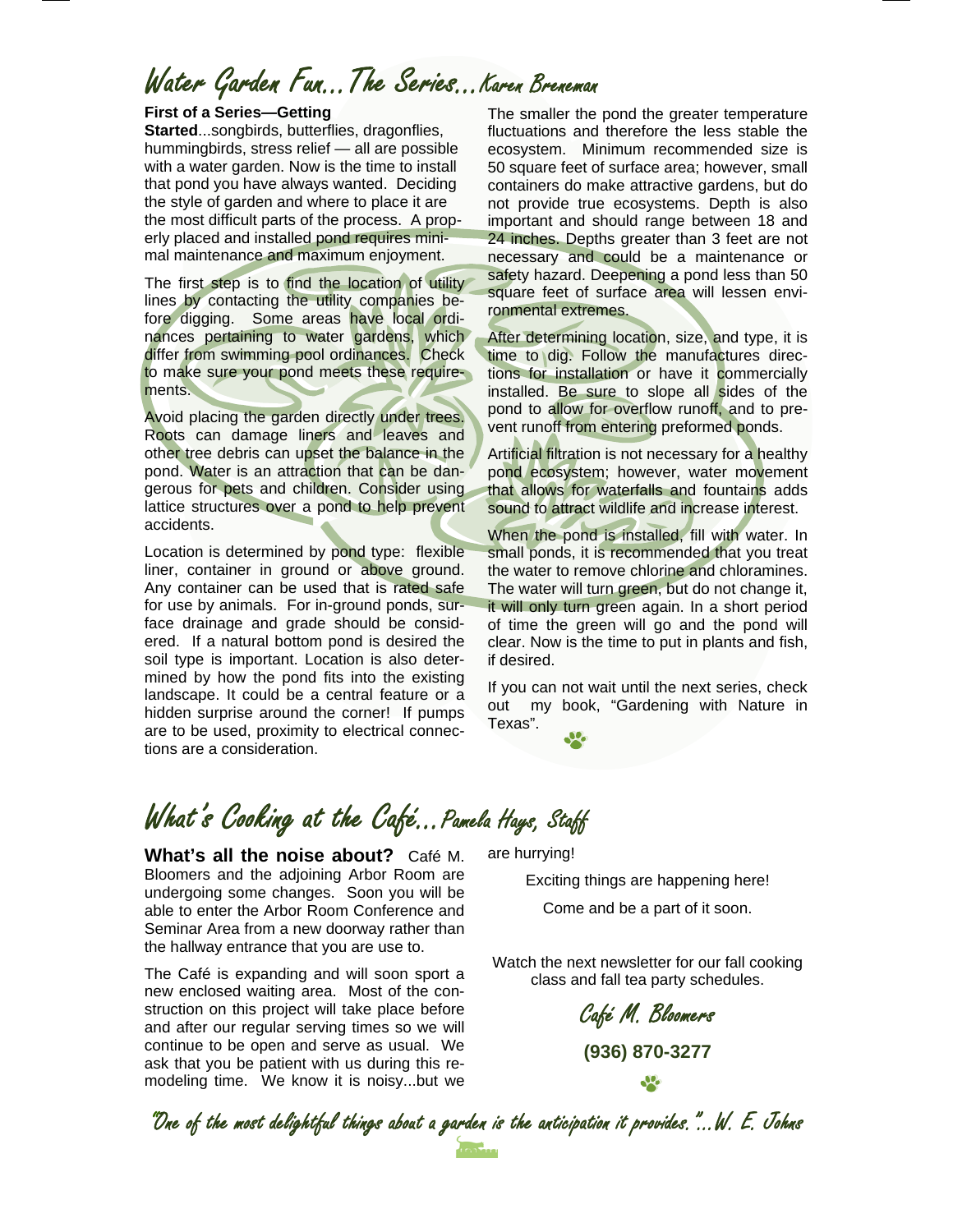### From the Hot House...David Albrecht, Horticulturist

**What is a tropical shrub with vigorous climbing habit that produces clusters of red flowers and can grow in excess of forty feet long?** 

The answer is Drunken Sailors. This common name was given to the plant because of the resemblance of the drooping clusters upon clusters of flowers as they bob and sway in the wind to phalanx and phalanx of stumbling, inebriated sailors as they stroll along. Drunken sailors is better known by its other common name Rangoon-Creeper, and botanically by the name *Quisqualis indica*. The name, *Quisqualis*, Latin *quis*, meaning "Who?" and *quails*, meaning "What?", was given to this plant by an early botanist in response to his surprise of the variability in growth and flower color.

A rapid grower, Rangoon-Creeper begins to bloom in early summer, and continues until about September. The blooms open white, begin to turn pink, then to a red and finally to a dark red after several days. The fragrance is unidentifiable and somewhat sweet, but yet unforgettable. The plant also prefers partial sun to full sun.

Native to tropical Asia, Rangoon-Creeper is grown mainly for its ornamental value. However, in folk medicine, different parts of this plant have been used for intestinal de-worming and topically for treatment of skin diseases. It is reported that the seeds are sometimes used as a coconut flavoring on a limited basis. Seeds ingested in large numbers are poisonous usually causing unconsciousness.

While this plant may be considered tropical in nature, it does surprisingly well in the Brazos Valley, Zone 8. One finds this plant commonly listed hardy in either Zone 9 or Zone 10, and sometimes listed as Zone 11.

Here at Martha's Bloomers we routinely have the branches that measure approximately onehalf inch or larger surviving the winter to re-bud the following spring. This includes the spring of 2003 that followed the 16ºF low temperature we had that winter. Keep in mind though, we have ours planted on the southwest side of the building where it is somewhat protected.

#### Planting Design...Vickie Deike, Landscape Designer

A key to designing planting beds is selecting plants that are not only individually attractive but as a grouping are cohesive. Avoid putting two different plants side by side that are similar. The more they grow, the more they will appear to be one large mass. It is more visually appealing in a landscape to clearly see variety. Placing contrasting plants side by side will make each type stand out more. There are many types of contrast that you can use in making your selections.

One type of contrast is in the form or the shape of a plant. For example upright vs. prostrate is demonstrated in the popular container planting of spikey Aloe Vera and creeping Sedum. A mounding lantana also benefits from an upright neighbor such as a Butterfly Iris. Another type of contrasting shape is open branching vs. tight branching. An open, airy butterfly bush will look good next to or in front of a tight branched holly.

Contrasting textures is another way to pair up plantings. Texture is usually described as fine or coarse. A fine textured plant will typically have small leaves that blend together and create a soft look. A coarse plant will have large leaves that are individually distinct. A tropical combination of textures would be a fine textured Firecracker Plant, Russelia, with a coarse textured

Canna. The coarse Cast Iron Plant and fine Harbour Belle Nandina also make a nice texture contrast and are evergreens. The soft-to-thetouch Mexican Feather Grass with pointedly coarse Yuccas or Agaves are a great low water use combination.

Color may be the most fun way to work with contrast. Bold contrasts are easy to create by pairing colors that are very dark with those that are very light. A dark plum Loropetalum with a pale silver Artemisia is a dramatic grouping. Also a highly variegated plant such as Cabaret Maiden Grass will stand out even more next to the dark glossy green Nellie R Stevens holly. Selecting complimentary colors from the color wheel will create vibrant combinations such as purple Verbena with sun-shiney Rudebeckia. Another vibrant combination, great for a hanging basket or ground cover is the chartreuse 'Margarite' mixed with the purple 'Blackie' Sweet Potato Vines.

Often the stronger the contrast the more successful the look is. Try using all three types of contrast in selecting just one pairing. Of course, Martha's Bloomers Landscape Department can work with you to develop a custom landscape plan as well as do the installation for you. For any landscaping needs you may have please call 936-870-4111 and ask for Vickie.

"What is a weed? A plant whose virtues have not yet been discovered."...Ralph Waldo Emerson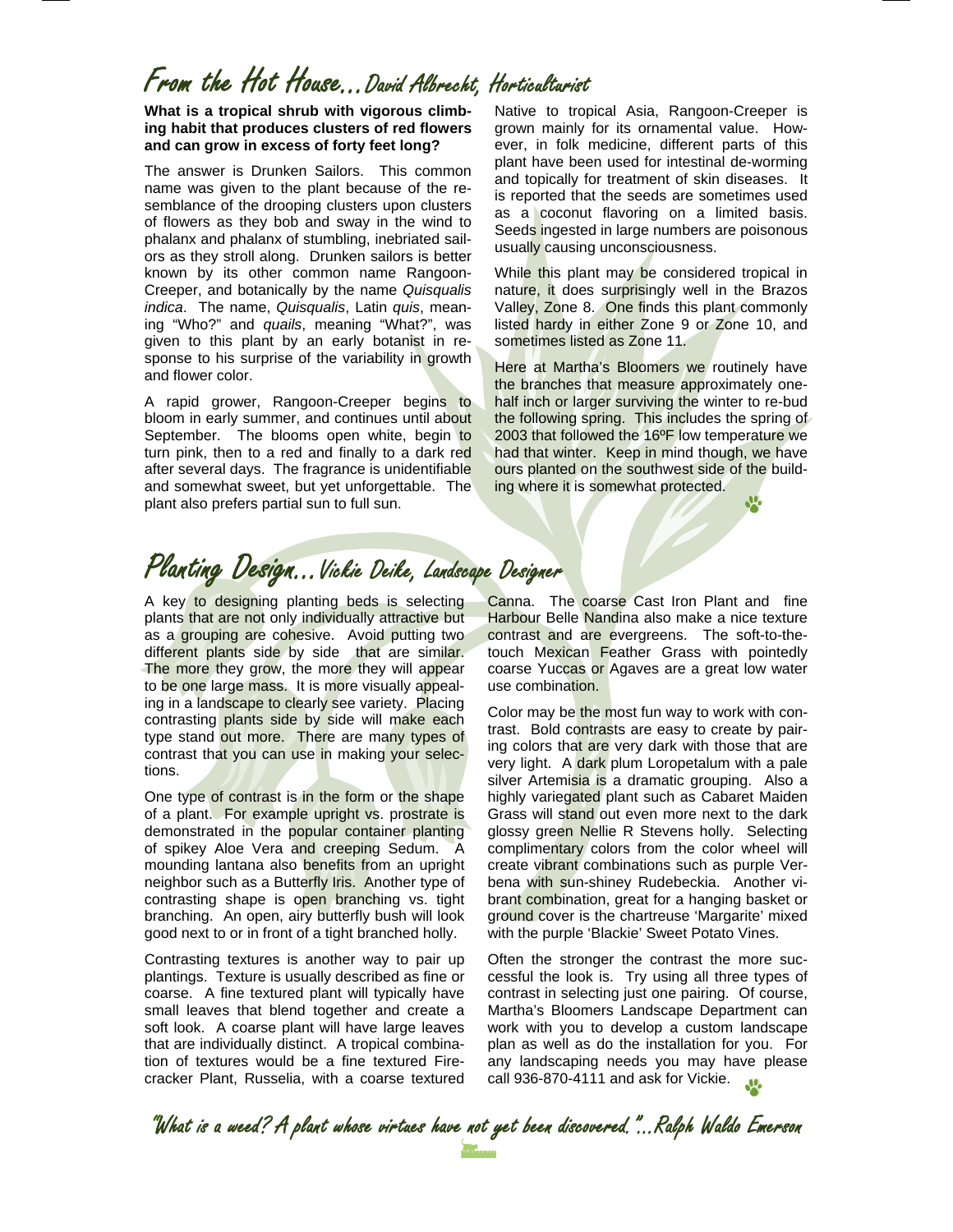## Be a Winner…Shirleen McDonald

We will be expanding the next edition of A Garden Journal You can win two ways! Send us your greatest recipe or your best gardening tip.

Just send in your favorite recipe. The winning entry will be tested by our Café. For those of you who would rather be in your garden than in your kitchen, submit your favorite flower or vegetable garden tip. If your entry is selected to be featured in A Garden Journal, you will receive a gift certificate for two for lunch at

Café M. Bloomers.

Or just ask our horticulturist a gardening question. If your garden tip or question is published in A Garden Journal, you can be a winner too!

Just send your recipe, garden tip or question to: gardenjournal@marthasbloomers.com.

Watch to see if you are our next winner!

## Take Stock in Stock...Tricia Barksdale, Petals 'n Bloomers

In Horticulture, when we think of the Cruciferoe family, Cabbage, Brussel Sprouts and Broccoli come to mind. However, their closely-related cousin, Stock, is a favorite design flower. Who would have thought that such a beautiful, fragrant member of this family also exists? Even using just a few stems in an arrangement can perfume an entire room.

Native to the Mediterranean region, it was named for Matthiola incana, in honor of the 16th Century botanist, Pierandrea Mattiola. Colors range from white, peach and lavender to dark magenta and purple. The unique flower shape provides height yet some fullness as well.

Stock is long-lasting as a cut flower, approximately one week. This attribute, coupled with year-round availability and a sweet fragrance, makes stock worth taking stock of!

**Don't Miss our Summer Floral Demonstration and Luncheon** 

Sizzling Summer Soirée

**Monday, July 18** 

Two seatings: 11 am and 1 pm \$25 per person—limited seating. Call Café M. Bloomers to make your reservation confirmed by credit card**! (936) 870-3277** 

J.

# Tea for Two at the Café...Pamela Hays, Staff

The taking of tea with friends is one of life's leisurely pleasures. Confidences and quiet laughter flow as freely as the tea itself, while bonds of friendship form.

The tradition of afternoon tea, however, began

"The tradition of afternoon tea, however, began as a solitary affair."

as a solitary affair. Anna, the seventh Duchess of Bedford, and lady-in waiting to Queen Victoria, was troubled with a "sinking feeling" while suffering

the long stretch between lunch and dinner. Her cure? A daily dose of tea and cakes.

We invite you to join our monthly Sunday dose

of sweets, savories, and friends. Please call Café M. Bloomers at 936-870-3277 to make reservations for the following tea. All reservations must be guaranteed with a credit card. \$15.00 per person.

**"Girls Just Want to Have Fun" Tea - Sunday, July 10 – 2 pm to 4 pm** – anything goes… we will have a "girls day out tea party". Calling girls of all ages… join us for summer themed foods and fun!

Café M. Bloomers

**(936) 870-3277** 

**SP** 

"I perhaps owe having become a painter to flowers"...Claude Monet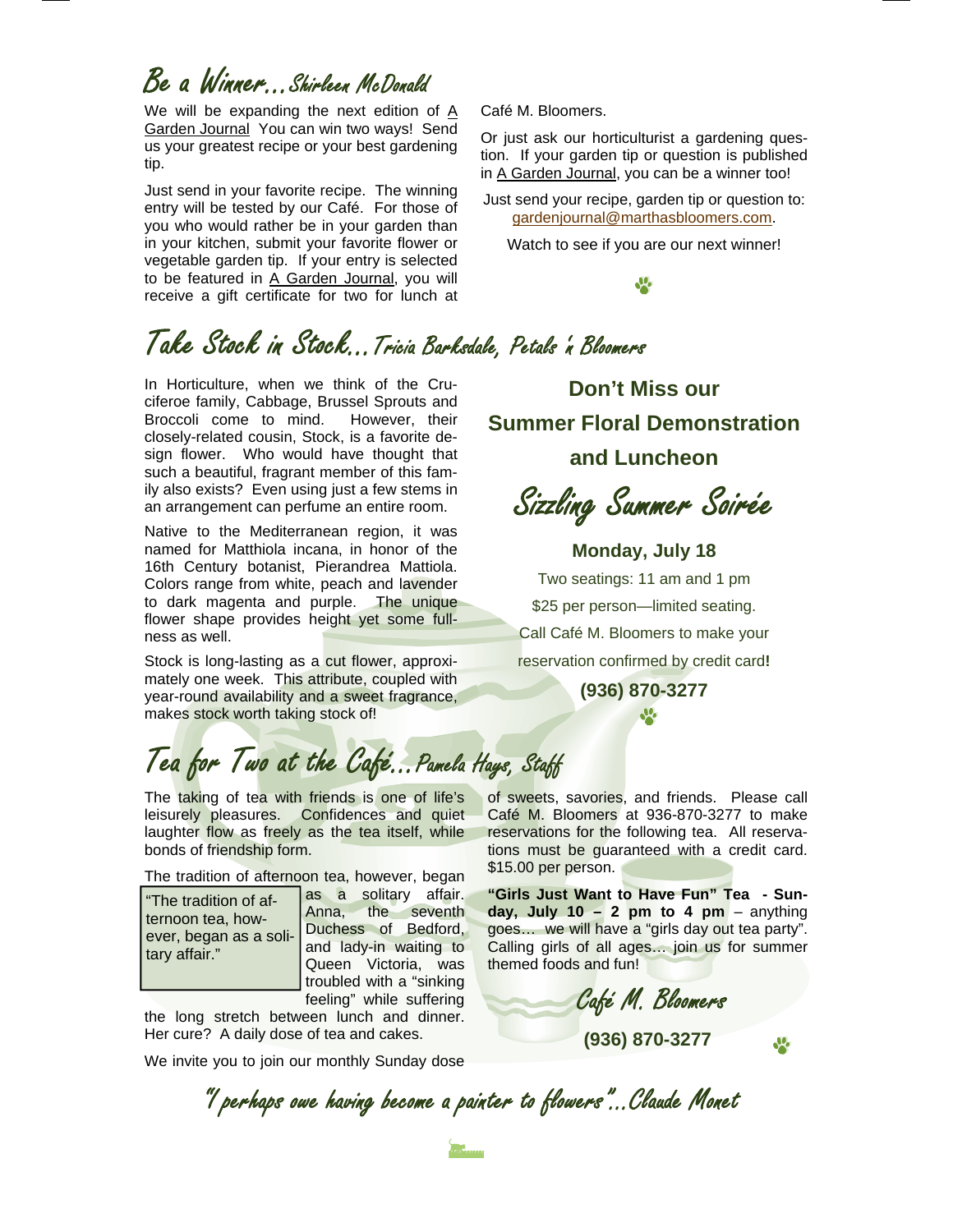#### Orchids for Dummies...Dr. Rainer Fink, Orchid Specialist

Orchid care is simple with a basic understanding of the normal living conditions of the plants in your collection. Orchids require us to provide three general growing conditions: light, water and air movement.

Most orchids are epiphytes (Cattleya, Dendrobium, Phaelenopsis, Vanda, Oncidium and all inter-generic crosses thereof), meaning they naturally grow in trees and don't ever have water standing at their roots. Some orchids are terrestrial like the Paphiopedilum, Phragmipedium or the now popular Nun's Cap Orchid (Phaius), which never want their roots to become completely dry (the Phragmipedium can be watered three times a day).

Light...light is measured in foot-candles (the amount of light one candle makes one foot from the source). We also refer to the desired light at the leaves of our plants in foot-candles. The attached table lists commonly found orchid types, light requirements and growing locations (in order from  $1 =$  ideal to  $3 =$  acceptable) for Central Texas. Commercial growers pay close attention to the total number of hours of sunlight each plant gets per day.

Generally in Central Texas, we can grow our plants outside all year long until the night temperatures fall to below 55<sup>°</sup>F. Bring them inside to protect against freezing. Avoid placing orchids directly on the ground to avoid slugs and other undesirable insects getting a free meal.

whether they need it or not. Re-pot plants in a very porous material to avoiding standing water at the roots. Change the potting material slightly and water on a set schedule. Orchids tell us through the thickness of their roots their water requirements – thin roots indicates more water, thick roots indicates less water. Plants that want a little more water (paphiopedilum, phragmipedium and other small rooted orchids) are potted in our general mix with a little peat moss added to retain the water a little longer. Plants with thick roots (phalaenopsis, vanda, cattleya and other thick rooted orchids) are potted in our regular mix. Orchids with pseudobulbs (large water storing bulb where the leaves come from) will begin to shrivel when the plant is not getting enough water.

Air movement…a constant gentle wind blows in the natural growing environment of epiphytic orchids. If growing your orchids inside, a simple circulating air fan will work great. Avoid air conditioning blowing directly on the orchid. Cold air is very low in humidity resulting in rapid drying of the plant. For plants growing outside during warmer weather, nature will take care of the wind for you.

The diversity of flowers and plants is extraordinary, many orchids have a wonderful fragrance. A reliable information resource is close at hand at Martha's Bloomers and we are willing to help if any problems occur.

Anyone can grow orchids with a little help!!

Water...water most orchids once a week

| <b>Type of Orchid</b>                                                                                                          | <b>Light Requirement</b>                                                    | <b>Growing location</b>                                                                                                                                |
|--------------------------------------------------------------------------------------------------------------------------------|-----------------------------------------------------------------------------|--------------------------------------------------------------------------------------------------------------------------------------------------------|
| Cattleya and crosses including<br>Brassavolla, Epidendrum, So-<br>phrontis, Lalia, Potinara<br>Also for Oncidium, Odontocidium | Medium to High<br>3000 to 4000 foot-candles<br>2-4 hrs morning sunlight/day | $1_{-}$<br>outdoors under tree<br>2.<br>sunny window (2 hrs or early<br>morning sun)<br>fluorescent lights (14 hrs/day<br>3.<br>$-3$ " away from bulb) |
| Dendrobium,                                                                                                                    | Medium to High                                                              | $1\lambda$<br>outdoors under tree                                                                                                                      |
| Strap Leafed Vanda                                                                                                             | 3000 to 4000 foot-candles                                                   | sunny window<br>2.                                                                                                                                     |
|                                                                                                                                | 2-4 hrs morning sunlight/day                                                |                                                                                                                                                        |
| Phaelenopsis,                                                                                                                  | Low to Medium                                                               | T.<br>fluorescent lights (16 hrs/day                                                                                                                   |
| Paphiopedilum, Phragmipedium                                                                                                   | 1000 to 3000 foot-candles                                                   | 6" away from bulb)                                                                                                                                     |
|                                                                                                                                | 2-hrs of filtered morning<br>sunlight/day                                   | shaded window or outdoors<br>2.<br>with significant shading                                                                                            |

"There are fairies at the bottom of our garden!"...Rose Tyleman